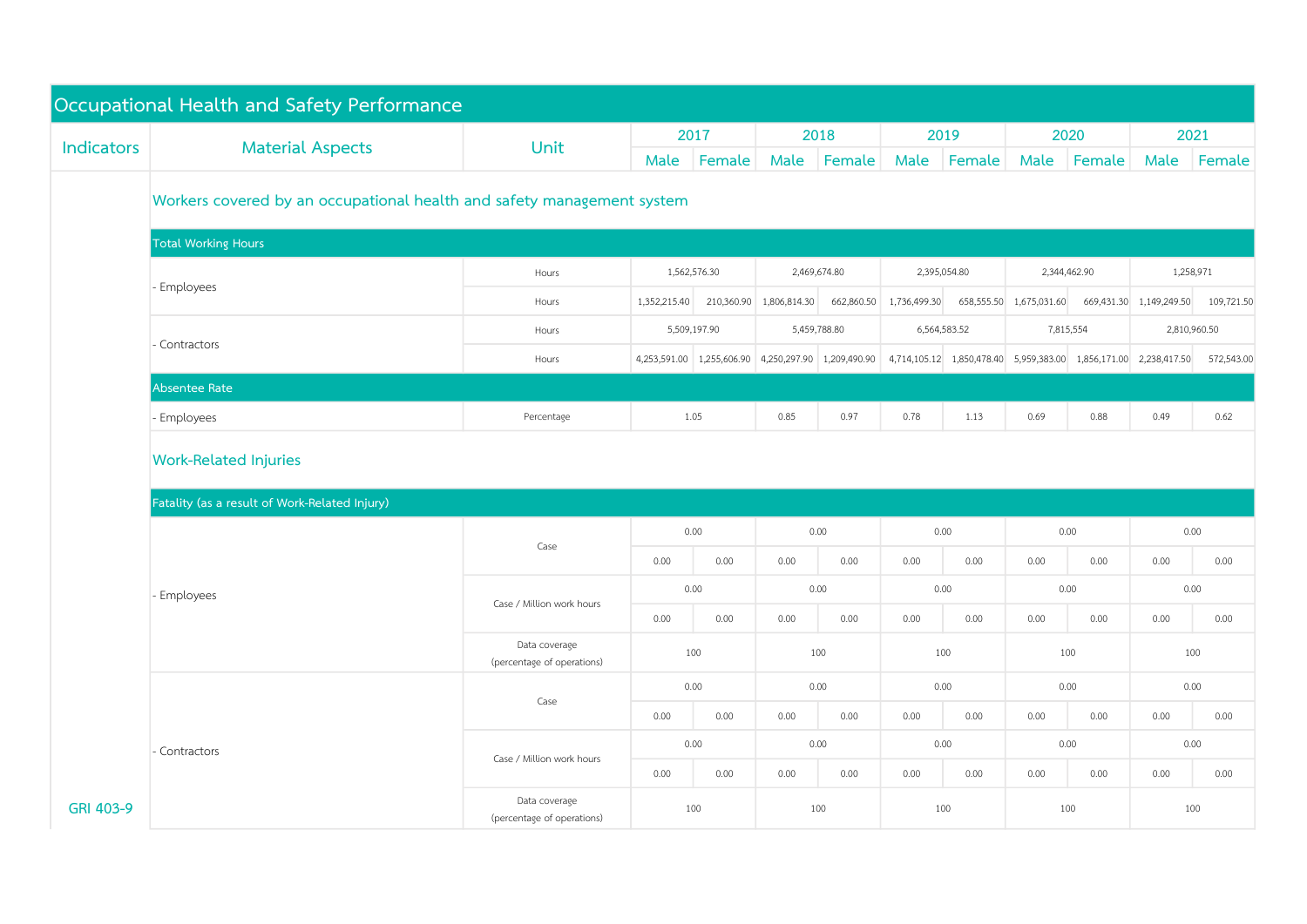| Total Recordable Injury Frequency Rate (TRIFR) |                                             |      |      |      |      |      |                                      |      |      |      |      |
|------------------------------------------------|---------------------------------------------|------|------|------|------|------|--------------------------------------|------|------|------|------|
|                                                | Case                                        |      | 1.00 | 3.00 |      | 0.00 |                                      | 1.00 |      | 0.00 |      |
|                                                |                                             | 1.00 | 0.00 | 3.00 | 0.00 | 0.00 | 0.00                                 | 1.00 | 0.00 | 0.00 | 0.00 |
| - Employees                                    | Case / million work hours                   | 0.64 |      | 1.21 |      | 0.00 |                                      | 0.43 |      | 0.00 |      |
|                                                |                                             | 0.74 | 0.00 | 1.66 | 0.00 | 0.00 | 0.00<br>0.00<br>0.00<br>0.00<br>0.00 | 0.60 | 0.00 | 0.00 | 0.00 |
|                                                | Data coverage<br>(percentage of operations) | 100  |      | 100  |      | 100  |                                      | 100  |      | 100  |      |
|                                                | Case                                        | 0.00 |      | 6.00 |      | 5.00 |                                      | 4.00 |      | 4.00 |      |
|                                                |                                             | 0.00 | 0.00 | 6.00 | 0.00 | 5.00 |                                      | 2.00 | 2.00 | 4.00 | 0.00 |
| - Contractors                                  | Case / million work hours                   | 0.00 | 1.10 |      | 0.76 |      | 0.38                                 |      | 1.42 |      |      |
|                                                |                                             | 0.00 | 0.00 | 1.41 | 0.00 | 1.06 |                                      | 0.34 | 0.54 | 1.79 | 0.00 |
|                                                | Data coverage<br>(percentage of operations) | 100  |      | 100  |      | 100  |                                      | 100  |      | 100  |      |
| Lost-Time Injury Frequency Rate: LTIFR)        |                                             |      |      |      |      |      |                                      |      |      |      |      |
|                                                | Case                                        | 0.00 |      | 1.00 |      | 0.00 |                                      | 0.00 |      | 0.00 |      |
|                                                |                                             | 0.00 | 0.00 | 1.00 | 0.00 | 0.00 |                                      | 0.00 | 0.00 | 0.00 | 0.00 |
| - Employees                                    | Case / million hours worked                 | 0.00 |      | 0.40 |      | 0.00 |                                      | 0.00 |      | 0.00 |      |
|                                                |                                             | 0.00 | 0.00 | 0.55 | 0.00 | 0.00 |                                      | 0.00 | 0.00 | 0.00 | 0.00 |
|                                                | Data coverage<br>(percentage of operations) | 100  |      | 100  |      | 100  |                                      | 100  |      | 100  |      |
|                                                | Case                                        | 0.00 |      | 3.00 |      | 2.00 |                                      | 2.00 |      | 1.00 |      |
|                                                |                                             | 0.00 | 0.00 | 3.00 | 0.00 | 2.00 | 0.00                                 | 2.00 | 0.00 | 1.00 | 0.00 |
| - Contractors                                  | Case / million hours worked                 | 0.00 |      | 0.55 |      | 0.30 |                                      | 0.26 |      | 0.36 |      |
|                                                |                                             | 0.00 | 0.00 | 0.71 | 0.00 | 0.42 | 0.00                                 | 0.34 | 0.00 | 0.45 | 0.00 |
|                                                | Data coverage<br>(percentage of operations) | 100  |      | 100  |      | 100  |                                      | 100  |      | 100  |      |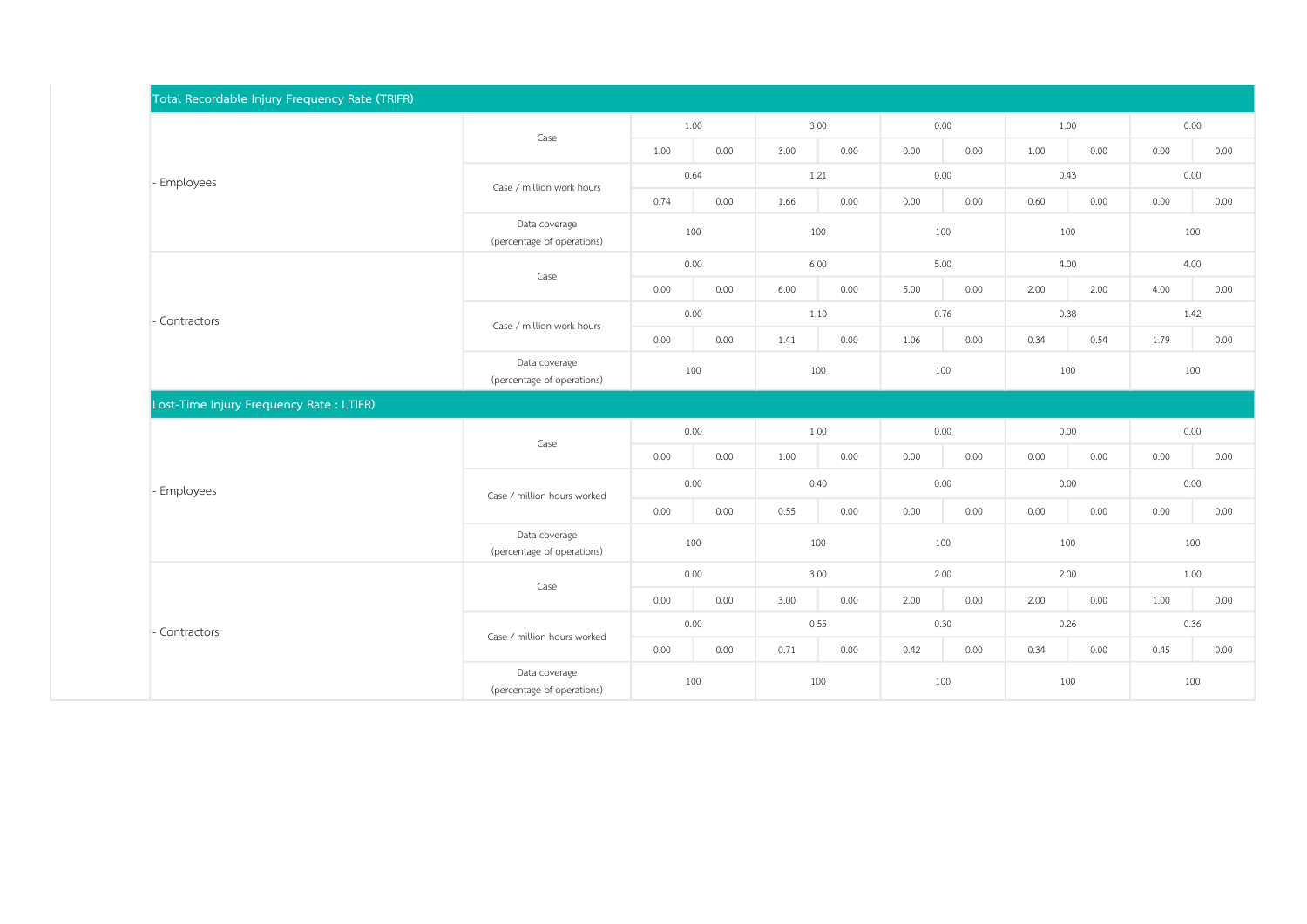|           | High-Consequence Work-Related Injuries |                                             |              |      |      |      |      |      |              |      |              |      |  |
|-----------|----------------------------------------|---------------------------------------------|--------------|------|------|------|------|------|--------------|------|--------------|------|--|
|           | - Employees                            | Case                                        | N/A          |      | N/A  |      | 0.00 |      | 0.00         |      | 0.00         |      |  |
|           |                                        |                                             | N/A          | N/A  | N/A  | N/A  | 0.00 | 0.00 | 0.00         | 0.00 | 0.00         | 0.00 |  |
|           |                                        | Data coverage<br>(percentage of operations) | N/A          |      | N/A  |      | 100  |      | 100          |      | 100          |      |  |
|           | - Contractors                          | Case                                        | N/A          |      | N/A  |      | 0.00 |      | 0.00         |      | 0.00         |      |  |
|           |                                        |                                             | N/A          | N/A  | N/A  | N/A  | 0.00 | 0.00 | 0.00         | 0.00 | 0.00         | 0.00 |  |
|           |                                        | Data coverage<br>(percentage of operations) | N/A          |      | N/A  |      | 100  |      | 100          |      | 100          |      |  |
|           | Injury Severity Rate (ISR)             |                                             |              |      |      |      |      |      |              |      |              |      |  |
| GRI 403-9 | - Employees                            | Day per 1 million working hours             | 0.00         | 0.00 | 7.75 | 0.00 | 0.00 | 0.00 | 0.00         | 0.00 | 0.00         | 0.00 |  |
|           |                                        | Data coverage<br>(percentage of operations) | 100          |      | 100  |      | 100  |      | 100          |      | 100          |      |  |
|           |                                        | Day per 1 million working hours             | 0.00         | 0.00 | 9.18 | 0.00 | 1.27 | 0.00 | 1.34         | 0.00 | 2.30         | 0.00 |  |
|           | - Contractors                          | Data coverage<br>(percentage of operations) | 100          |      | 100  |      | 100  |      | 100          |      | 100          |      |  |
|           | <b>Near Miss</b>                       |                                             |              |      |      |      |      |      |              |      |              |      |  |
|           | - Employees and Contractors            | Case                                        | 28           |      | 17   |      | 35   |      | 101          |      | 24           |      |  |
|           | - Employees                            | Case                                        | 25           |      | 15   |      | 19   |      | 12           |      | 21           |      |  |
|           | - Contractors                          | Case                                        | $\mathbf{3}$ |      | 2    |      | 16   |      | $\mathbf{1}$ |      | $\mathbf{3}$ |      |  |
|           | - Data coverage                        | (percentage of operations)                  | 100          |      | 100  |      | 100  |      | 100          |      | 100          |      |  |